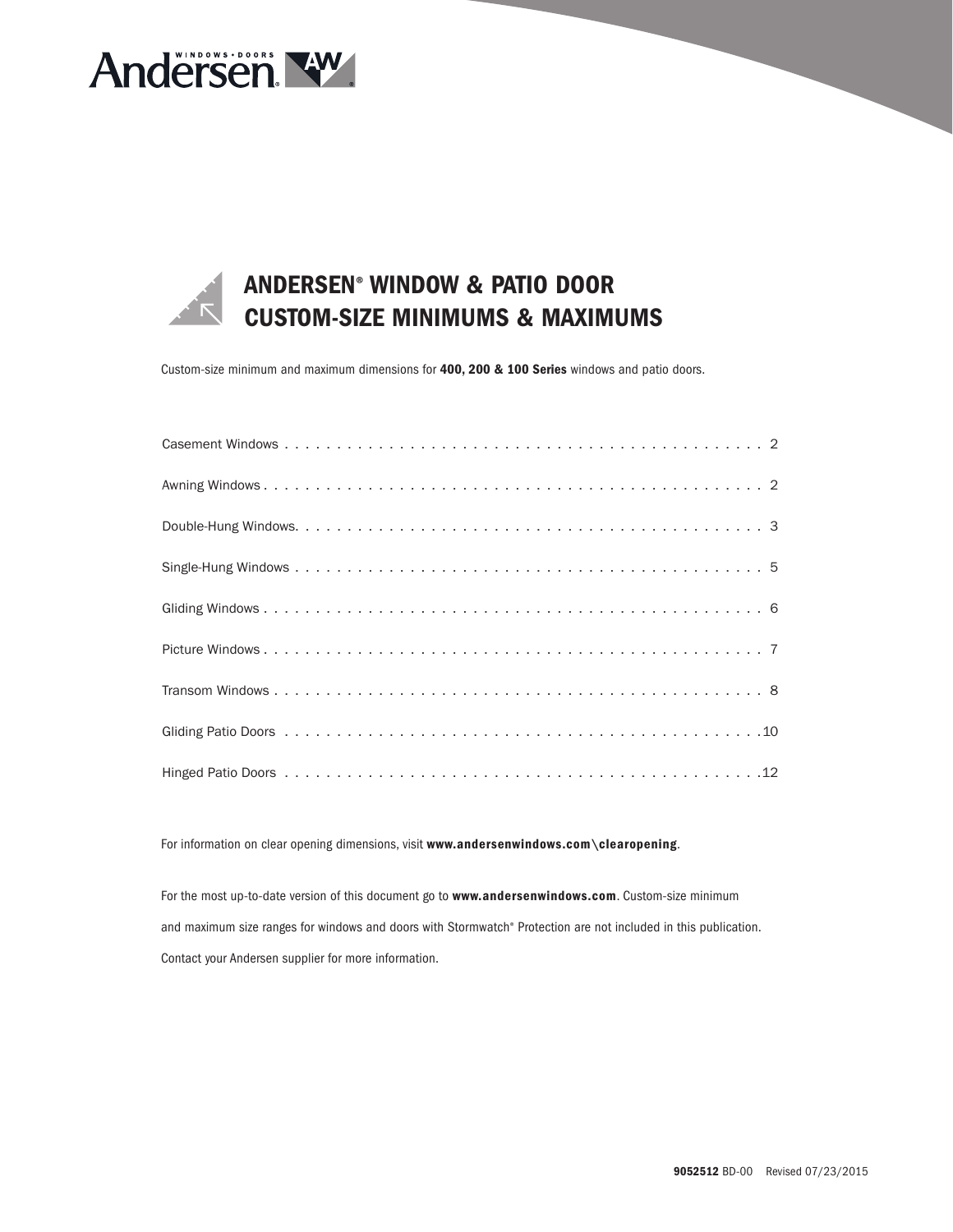## Casement Windows



For information on clear opening dimensions, visit **www.andersenwindows.com\clearopening.**<br>For the most up-to-date version of this document go to **www.andersenwindows.com**.

48" to 17"

CUSTOM HEIGHTS

CUSTOM HEIGHTS

CUSTOM HEIGHTS

**CUSTOM HEIGHTS** 

35 15⁄16" to 17"

VENTING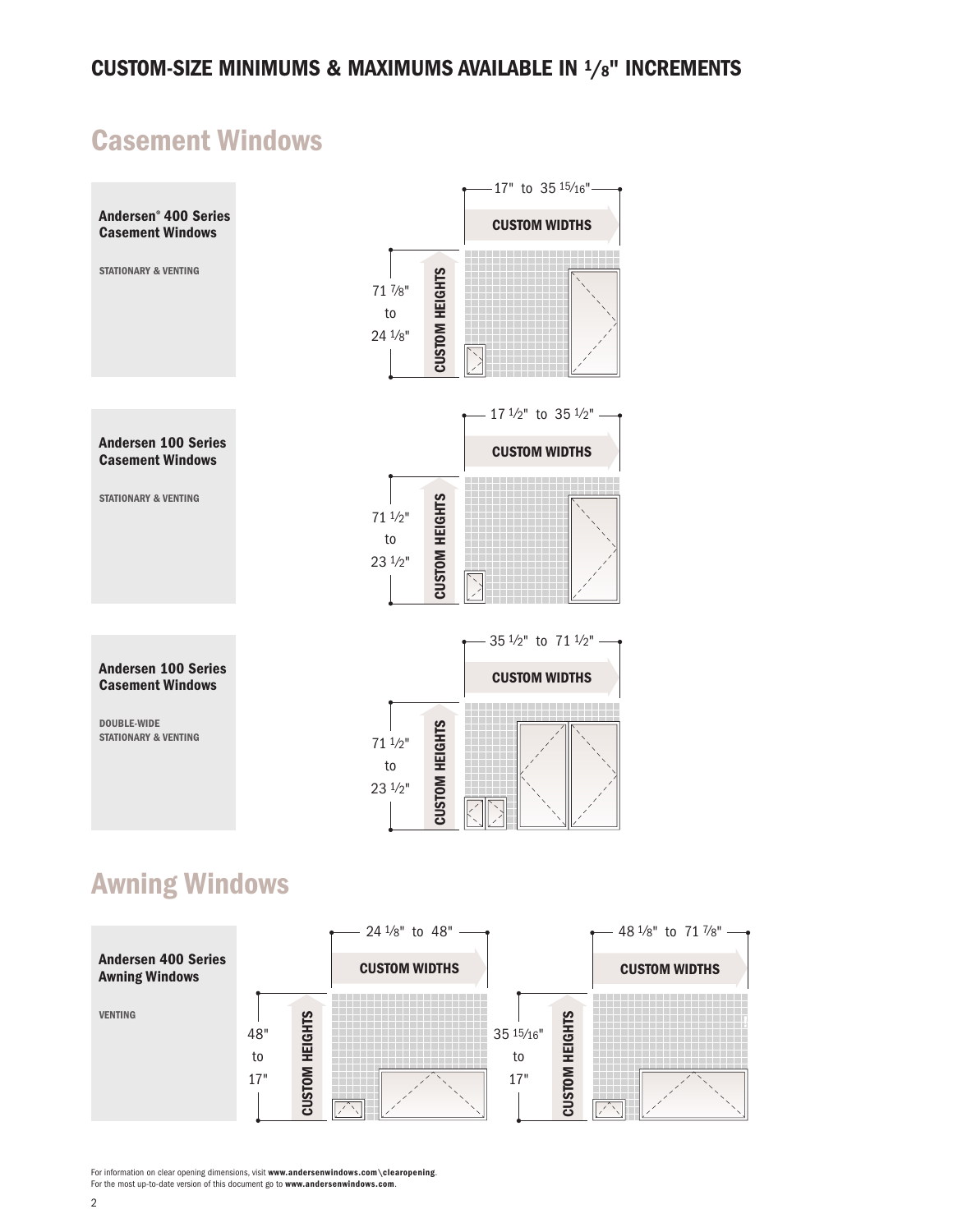# Andersen.

### Awning Windows (continued)



## Double-Hung Windows

Andersen 400 Series Woodwright ® Double-Hung Full-Frame Windows

EQUAL SASH

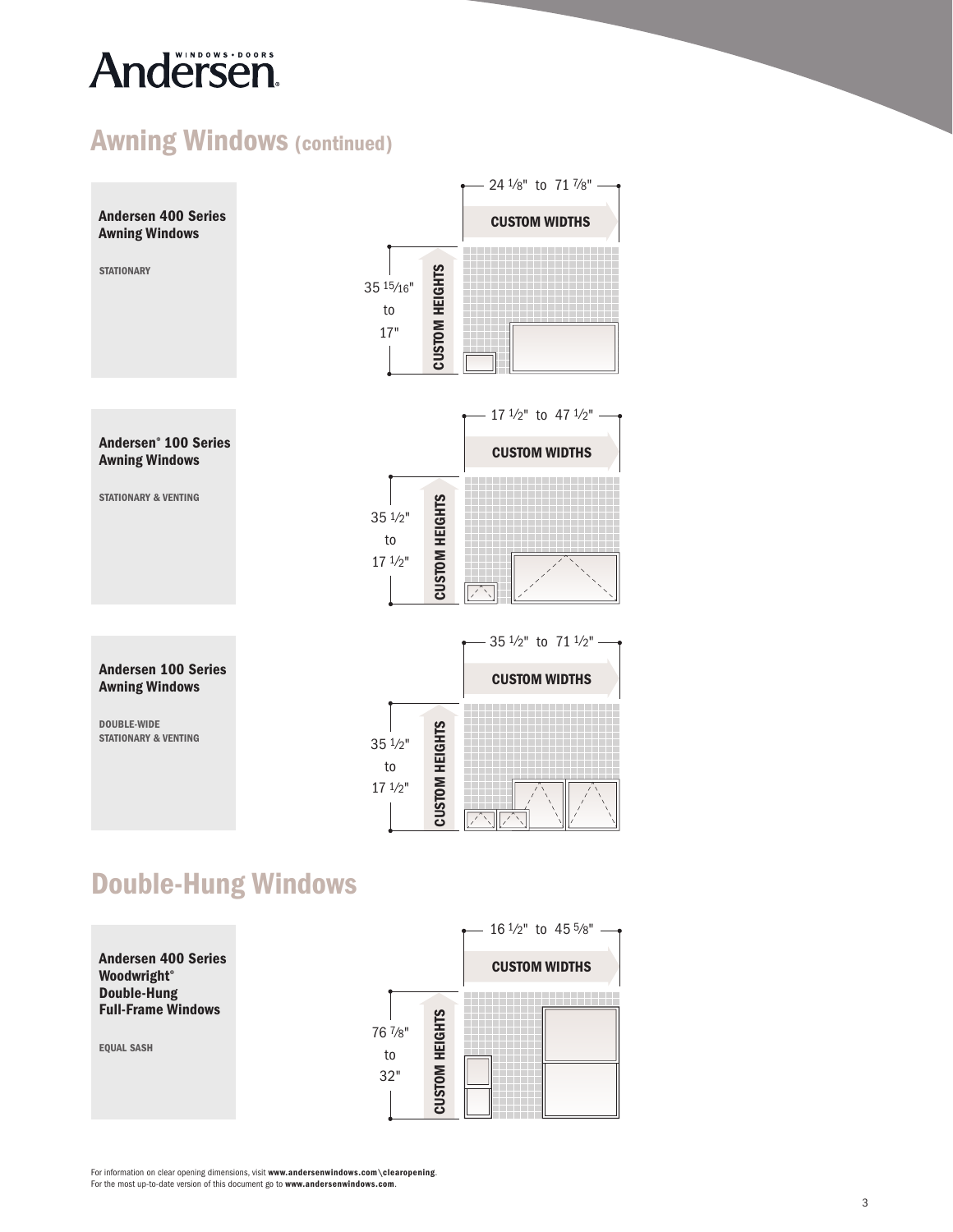### Double-Hung Windows (continued)

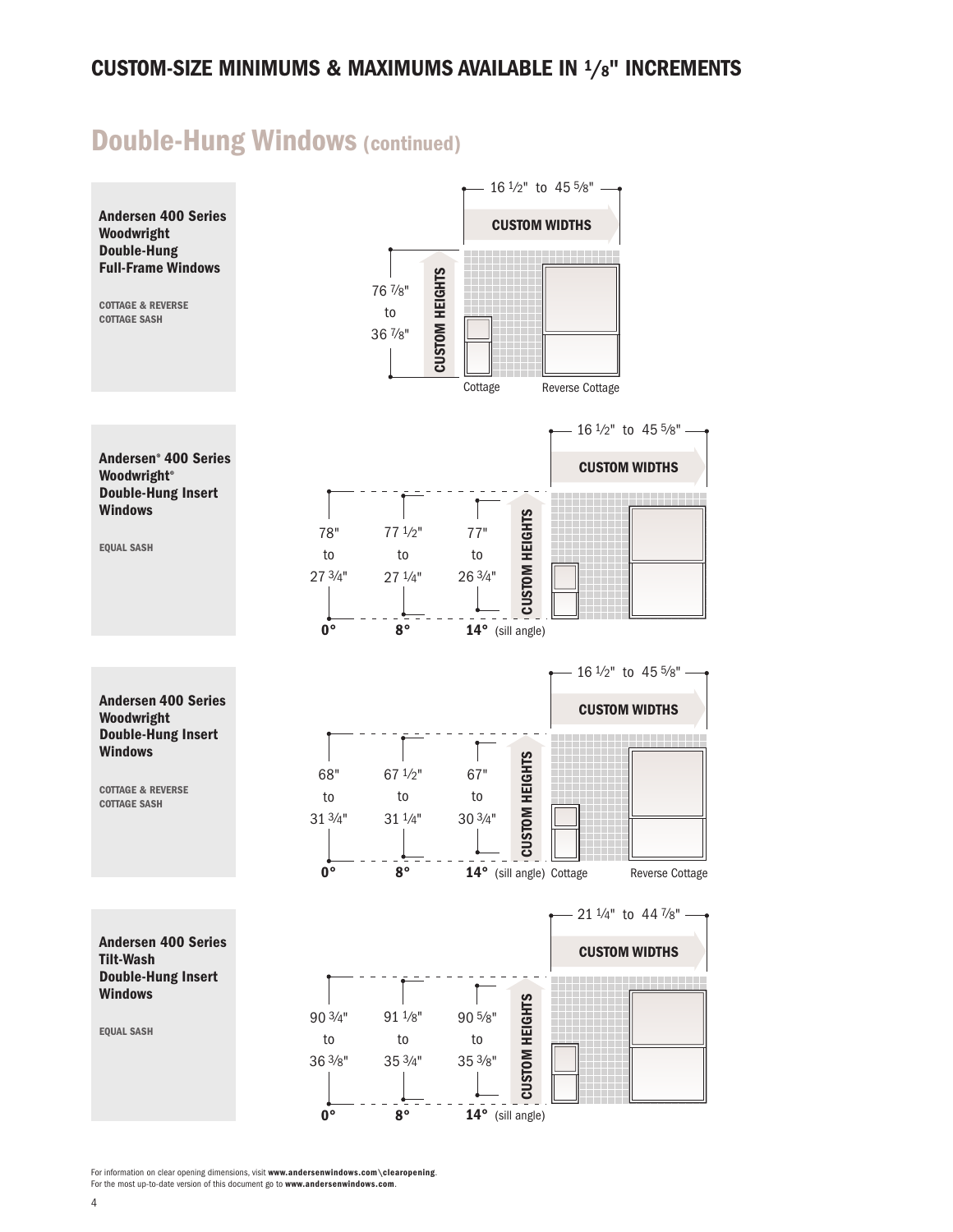# **Andersen**

#### Double-Hung Windows (continued)



## Single-Hung Windows

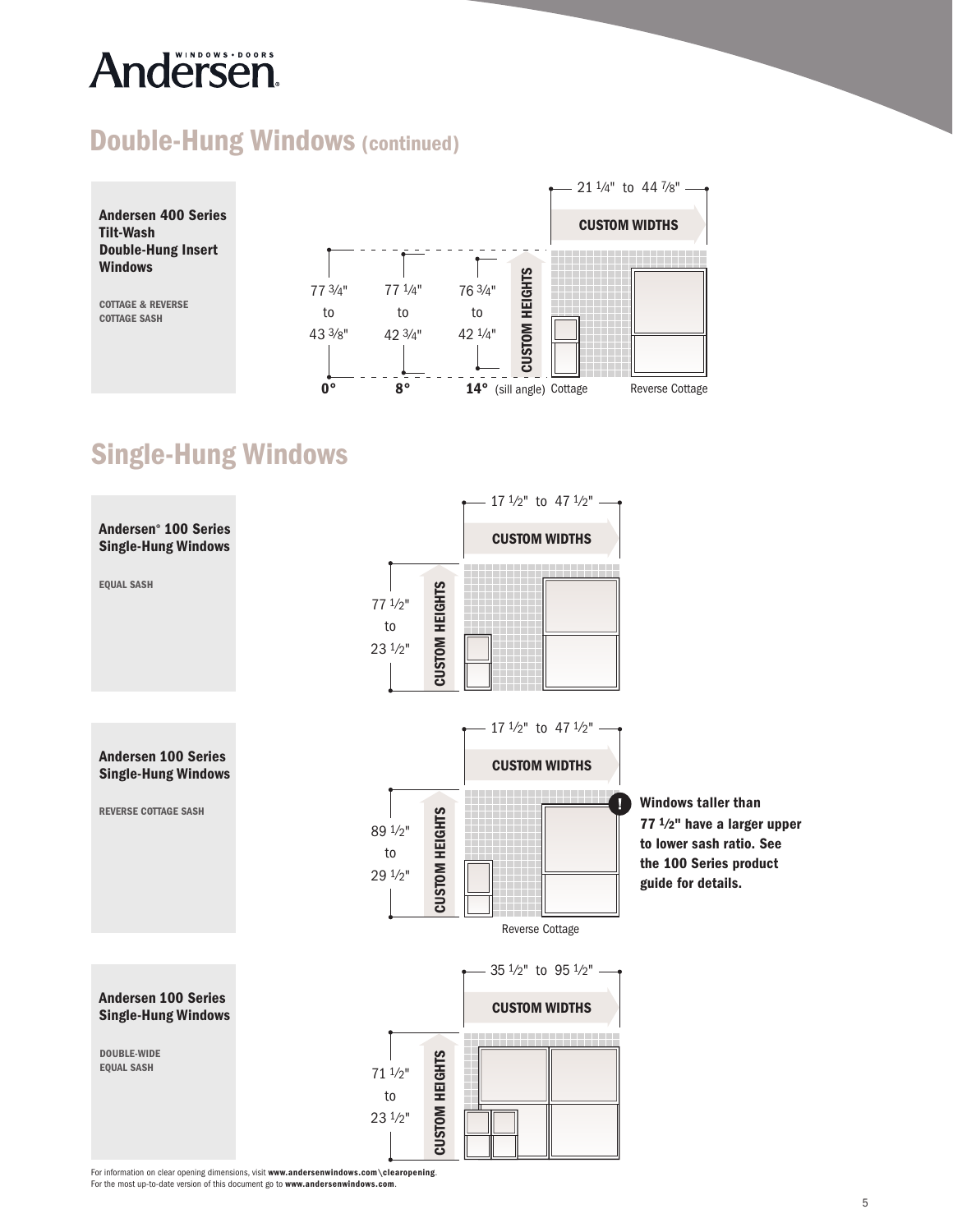### Single-Hung Windows (continued)



### Gliding Windows

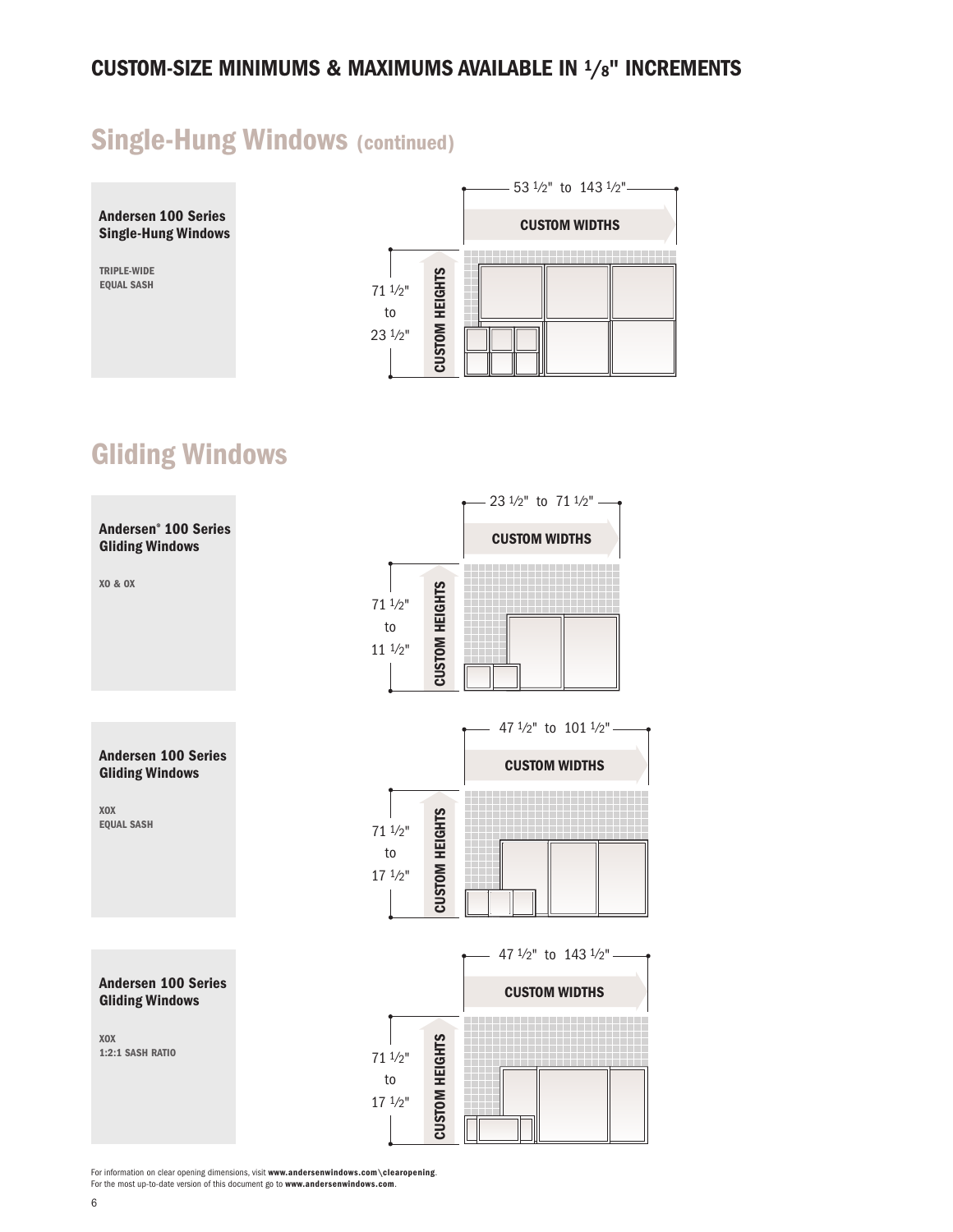## Andersen.

### Picture Windows



CUSTOM HEIGHTS

35 15⁄16"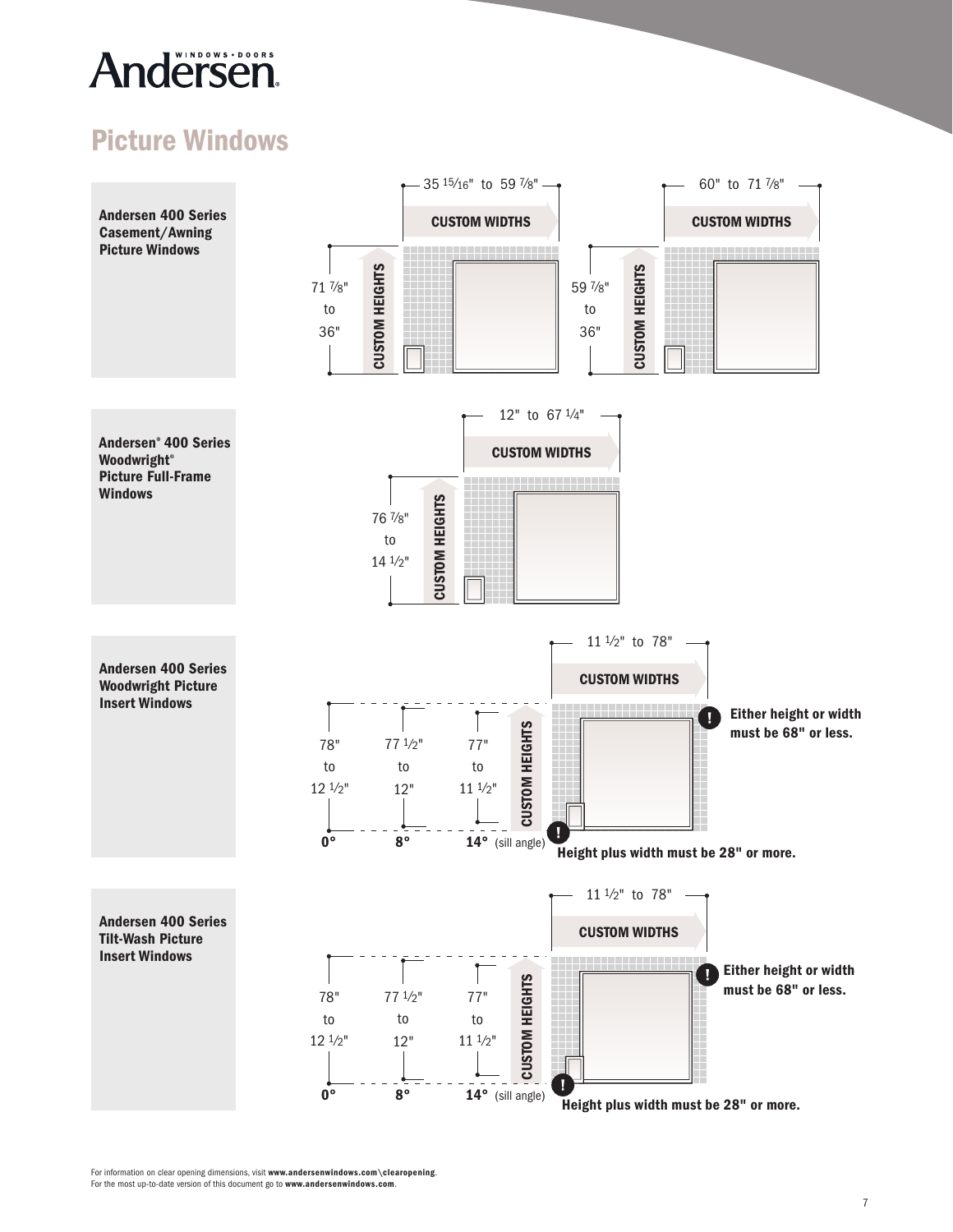### Picture Windows (continued)

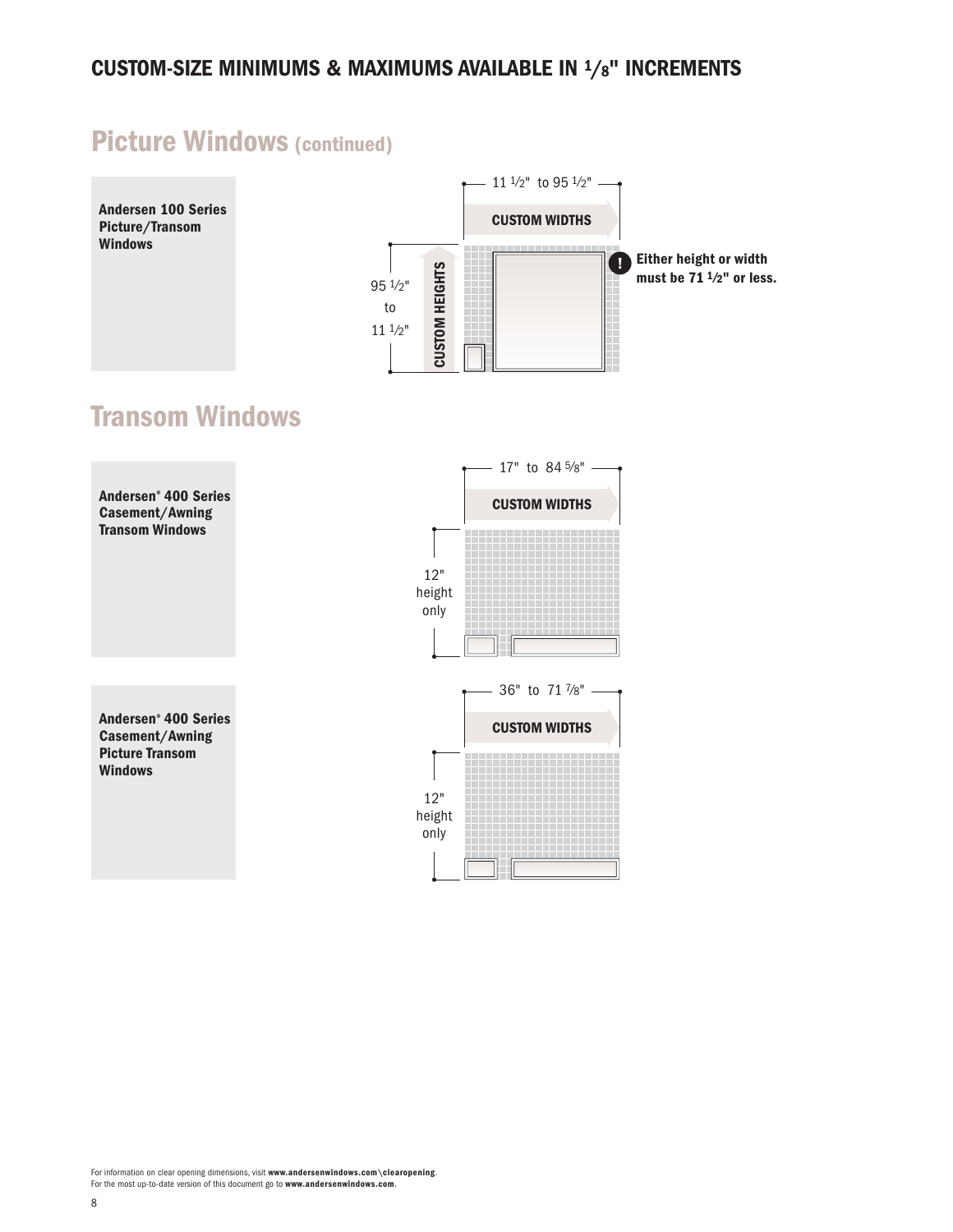## Andersen

### Transom Windows (continued)

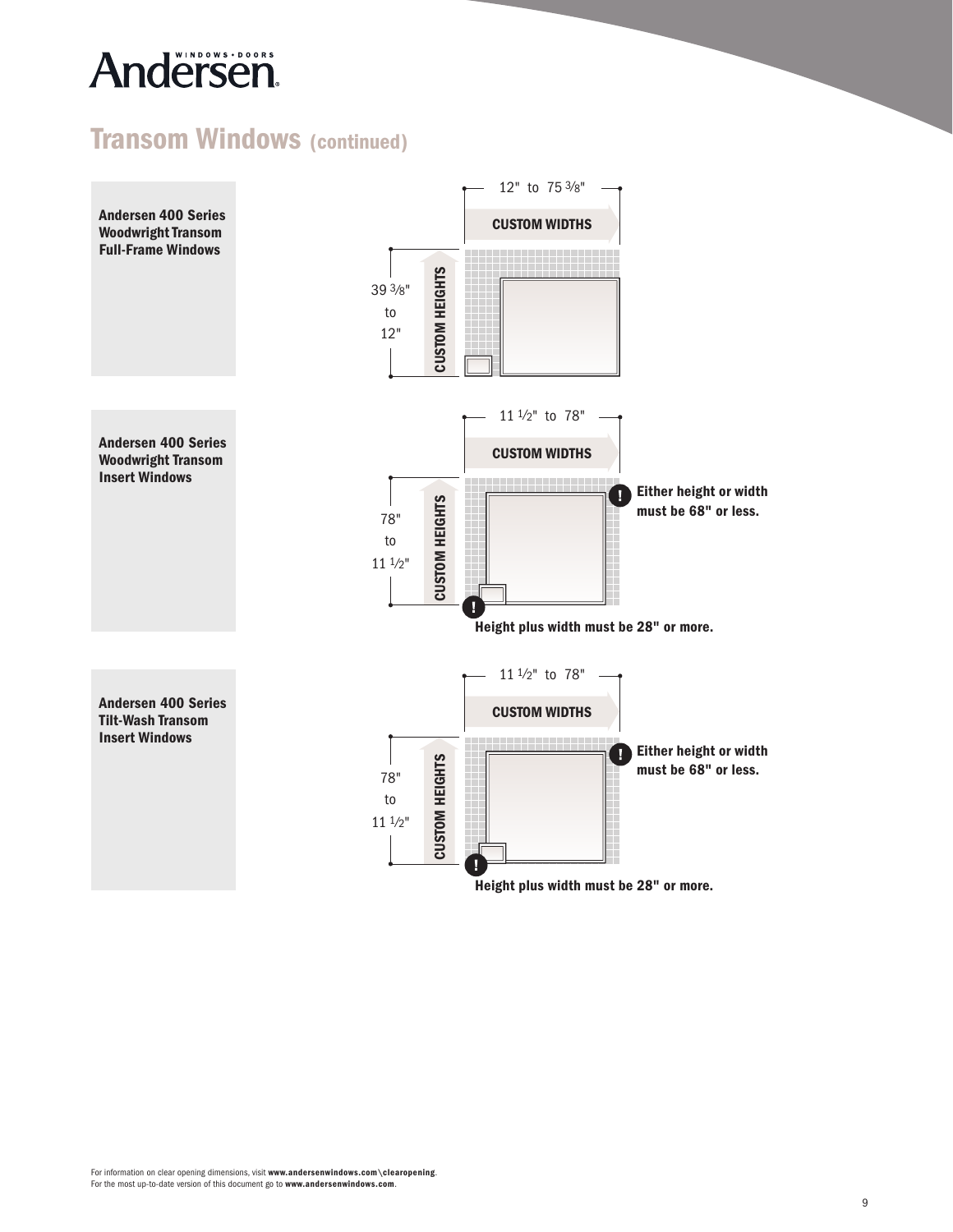### Transom Windows (continued)



### Gliding Patio Doors

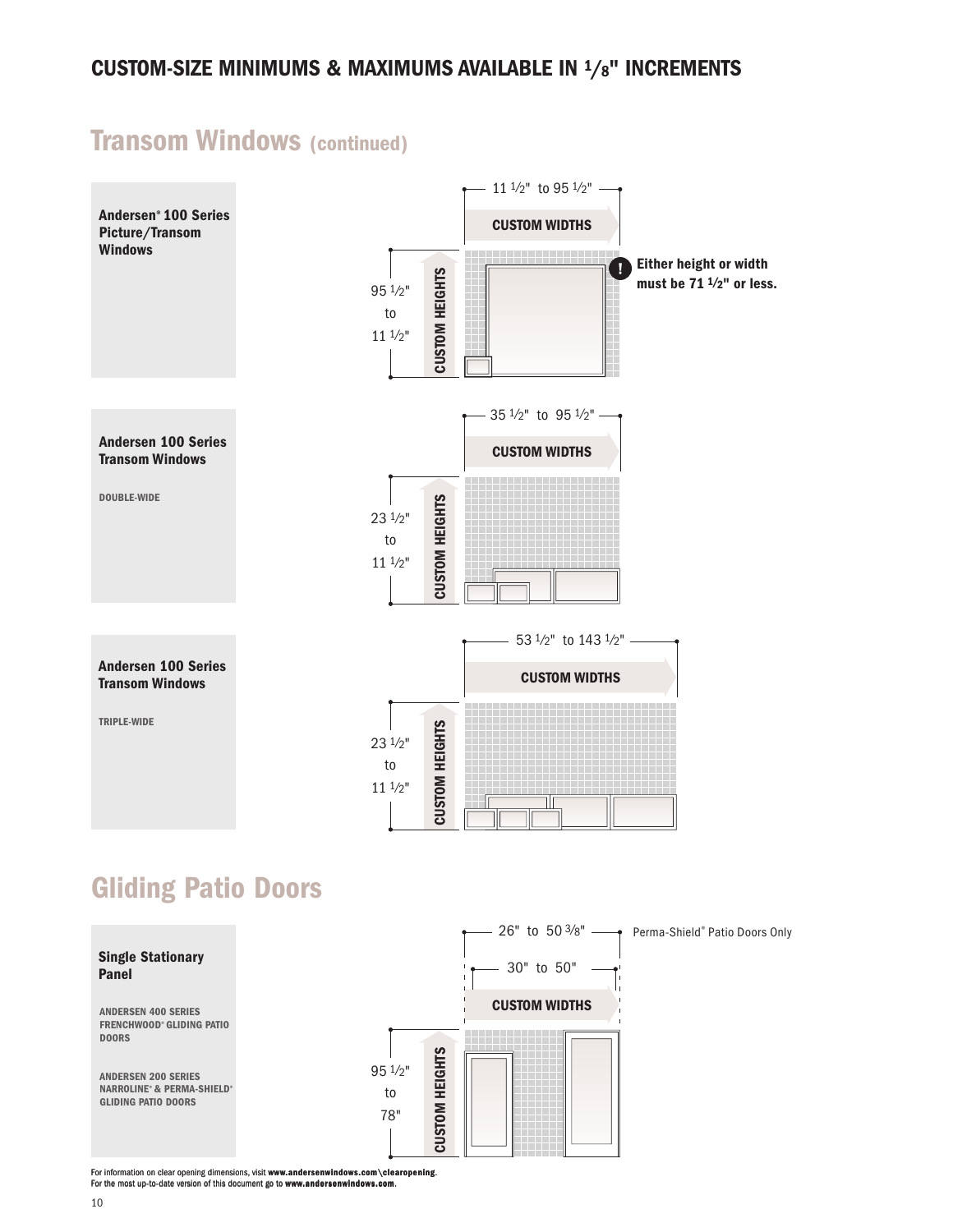# Andersen.

### Gliding Patio Doors (continued)